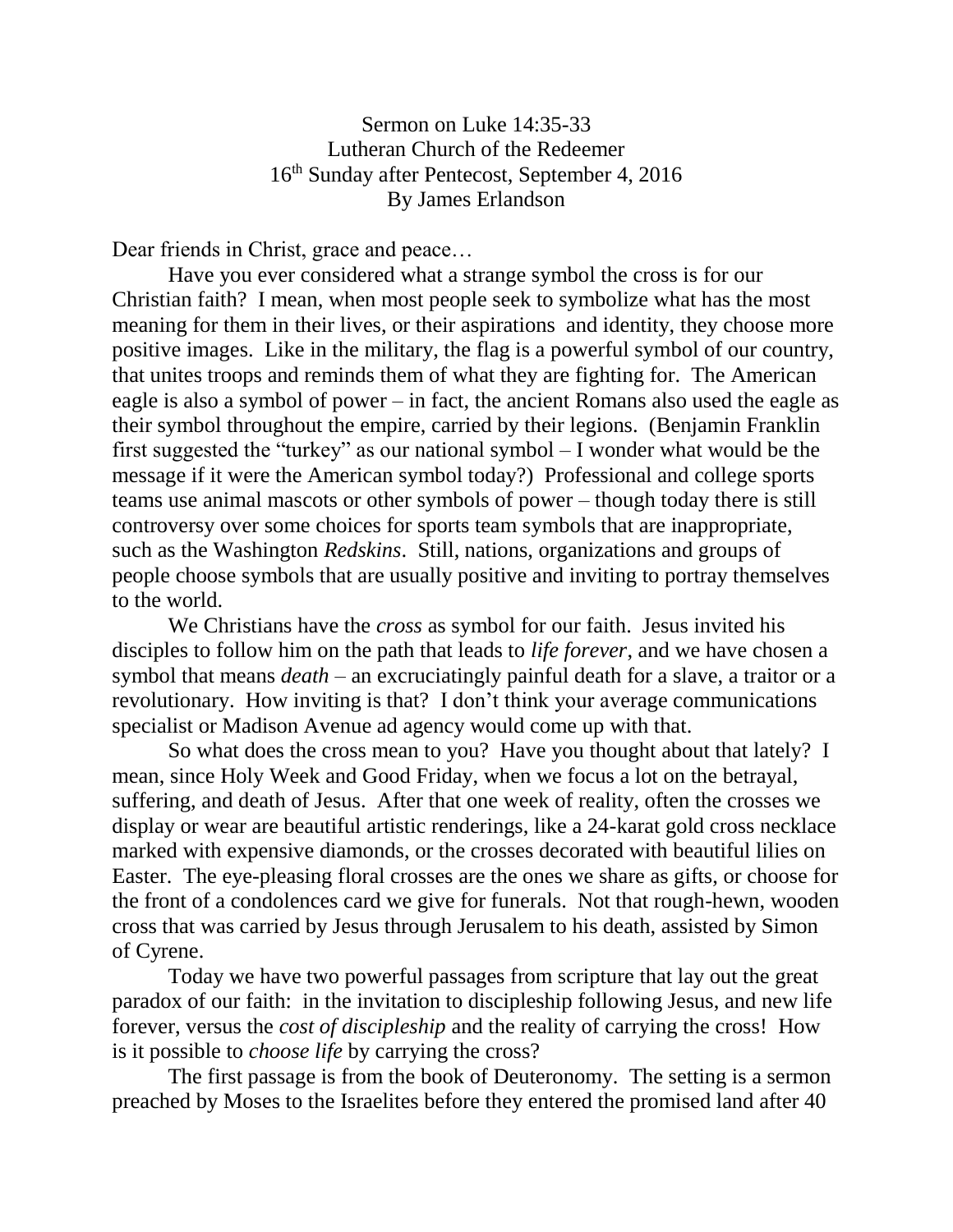years of wandering in the wilderness. In hindsight, biblical scholars believe that this passage was written years later, when Israel was already in exile in a foreign land, and was really looking forward to the time when God would restore the people the land, and their long exile would end. But whether it was the first entrance into the land, or their return many generations later, the message is the same: that the people were offered a *choice*. To walk in God's ways and obey the commandments, so that they could live in that land promised to them, or to disobey the commandments and follow other gods, and thus perish. Moses, or whatever faith leaders wrote this, urged people of faith to: *"Choose life, so that you and your descendants may live, loving the Lord your God, obeying him, and holding fast to him; for that means life to you and length of days."* The choice is between life and death – the true and living God, or the false gods that may seem tempting to follow. So choose life, love God, and remain faithful, just as God is faithful to you.

When Jesus first called his disciples in Galilee, it was a pretty simple invitation: *follow me.* The promise? "I will make you fish for people" – Jesus said to simple fishermen, who intrigued, left their nets, their boats and families to follow Jesus throughout Galilee. They left behind their former lives for the possibility of a new life, and new understanding of God's realm that they would receive from Jesus. They did all this for a *promise of life!* They saw how good this promise was in the miracles of healing the Jesus did, and day by day they learned more about the life of faith in God from what Jesus taught them. But they had no idea that there would be a *cost to their discipleship.* To them, it was just a new miracle every day! But in the 14<sup>th</sup> chapter of Luke, on the way to Jerusalem, Jesus began to fill them in about the reality of the coming cost.

It started with the great crowds that were following Jesus – because of his miracles, healings, and inspired preaching. The numbers were many, but how deep was their commitment to follow? On whom could Jesus rely? So Jesus confronted them with this: *"Whoever does not hate father and mother, wife and children, brothers and sisters, yes, and even life itself, cannot be my disciple."* Honestly, this is probably an exaggeration to make a point, called *hyperbole*, like a poet saying "I'd swim across the oceans for your love!" But Jesus' point was this: to truly follow Jesus, to the place he was going – Jerusalem, and his death – would take total commitment. Nothing halfway would do. His disciples would have to leave everything else behind, in order to follow. *"Whoever does not carry the cross and follow me cannot be my disciple."*

Each one of them would have to count the cost to follow. Jesus made an example of an architect in building a tower: you have to plan ahead and count the cost in order to know if you can actually build it (unless it is a *Trump Tower –* then the cost doesn't seem to matter!). It would be a shame to run out of money or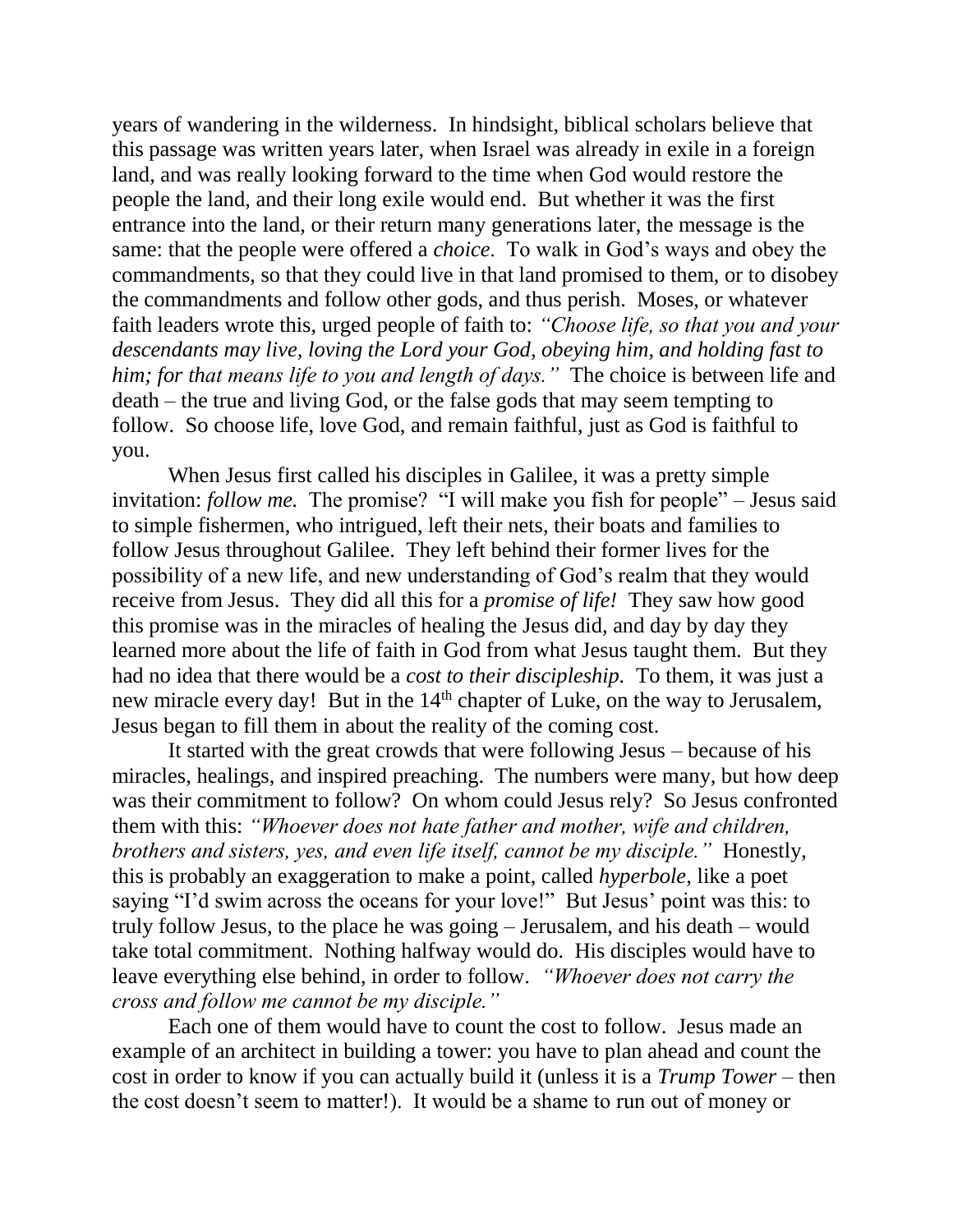resources before the tower was built! Or what king or queen would enter into a war without comparing the numbers of troops and weapons you had with those of your adversaries? Would your 10,000 beat an army of 20,000? Not unless they are the Spartan 300! If you don't have the capacity, you had better negotiate and cut a deal for peace! If you are going into battle, you had better be "all in" – or forget it! So Jesus said, *"So therefore, none of you can become my disciple if you do not give up all your possessions."* Not on this trip to Jerusalem!

I'll bet this cut into the numbers of the crowd following Jesus. Luke doesn't say if any left, and we do know that there was a nice crowd following Jesus into Jerusalem on Palm Sunday later on. But the crowd soon dwindled over Holy week, to the faithful few who shouted for him on Good Friday against the hostile mob before Pontious Pilate at Jesus' trial, and the even fewer who stood watching him die on the cross at the execution place called The Skull, along with two criminals.

Clearly, the cost for Jesus doing and saying what he did was death on a cross, the death reserved for rebels and slaves, a great humiliation for one thought by his followers to be the long-expected Messiah, the liberator of his people.

To make sense of this, we have to consider what Jesus' death and his rising from the dead accomplished. It meant that Jesus kept his faith in God throughout his ordeal, knowing full well what the cost would be, he endured through the cross all the way to his death, forgiving his executioners and calling out to God the Father, to see him as he was, suffering on that cross. But then, on the third day, Jesus was raised again to life, and so through him God won the victory of life and faith over sin and death! Jesus proved that by carrying his burden, the weight of the sins of the world on his shoulders, his cross – and keeping his faith in God – he was able to achieve that ultimate victory of life and faith. Thus the grace of God was achieved for all humankind, through the life, faith, death and raising of Jesus our Lord – grace which was by no means "cheap" – it had a great cost to Jesus! As the famed German theologian Dietrich Bonhoeffer said:

*"Such grace is costly because it calls us to follow, and it is grace because it calls us to follow Jesus Christ. It is costly because it costs a person his life, and it is grace because it gives one the only true life. It is costly because it condemns sin, and grace because it justifies the sinner. Above all, it is costly because it cost God the life of God's Son: 'you were bought at a price,' and what has cost God much cannot be cheap for us. Above all, it is grace because God did not reckon God's Son too dear a price to pay for our life, but delivered him up for us. Costly grace is the Incarnation of God." (The Cost of Discipleship)*

Thankfully, the crosses we are called to bear are not the same as the one carried by Jesus, that of suffering and death for all humanity. You and I aren't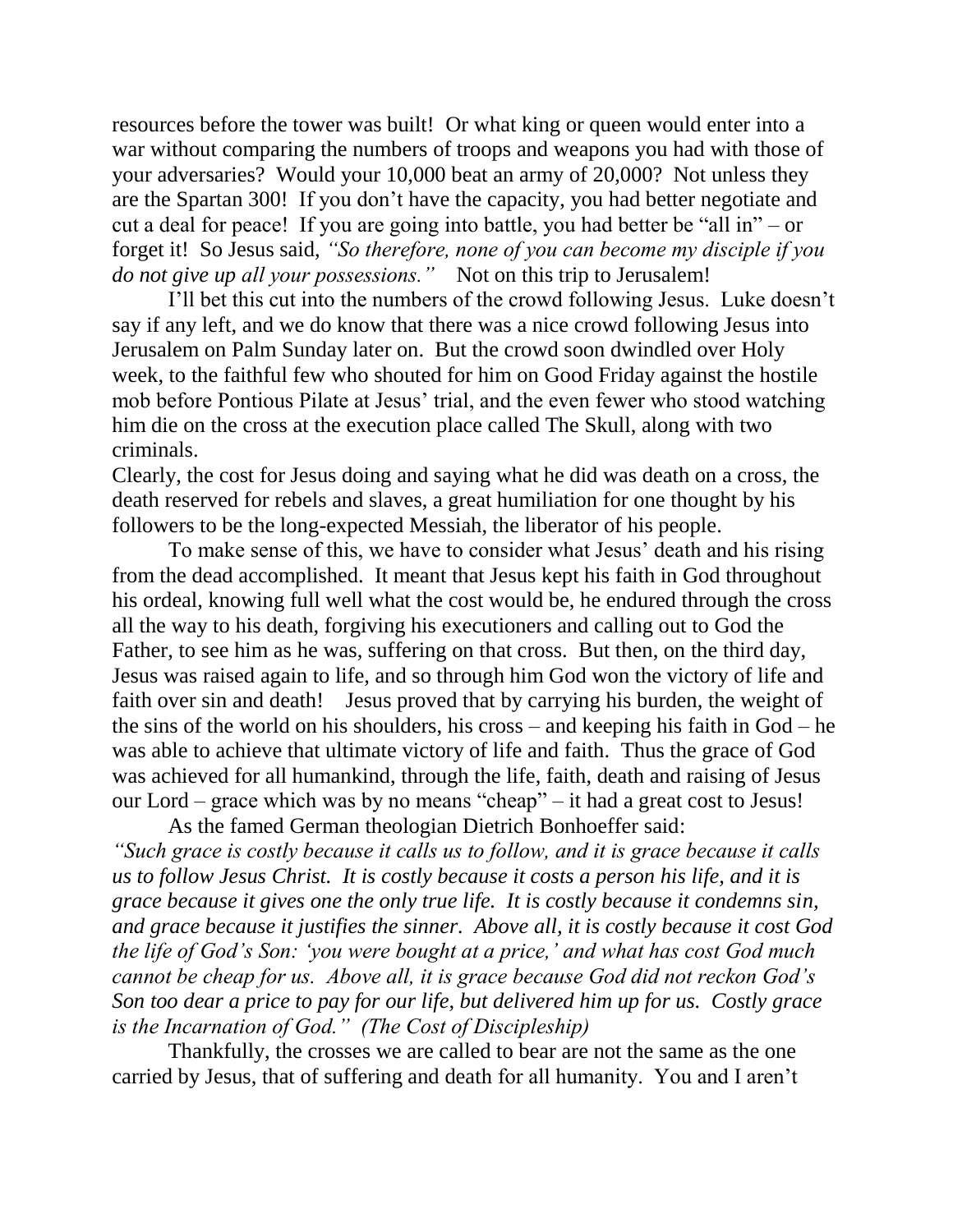asked to save the world! But still, Jesus calls you and me to also carry the cross and follow him, in order to be disciples. So what does this mean for us?

What does carrying the cross mean to you? Is it carrying the weight of your own problems, your health issues, your strained relationships and those of others on your shoulders? Because Jesus talks about giving up possessions in order to follow him, mostly we relate carrying the cross to making sacrifices. What kind of sacrifices do you and I make in order to follow Jesus? Probably not many – outside of taking time on Sundays for worship, volunteering for the church or community, or giving our tithes and offerings. Most of these we don't consider "sacrificial giving", and they are hardly a burden.

But then, think of the word *sacrifice.* It's root is in the Latin word *sacra,* which means "sacred rites" in English. So a sacrifice is something holy, something godly, an action done in the name of faith in God. It might mean giving something up, or it may mean doing something positive as a witness for faith. Some sacrifices lead us to greater life – something done for others, for instance – and to a greater sense of purpose, community, life and joy. (On the contrary, as theologian David Lose says in his blog, some "sacrifices" lead to less life, or even death.)

So I don't think Jesus is saying to sacrifice all those things that give us joy, to give up everything that you like and enjoy or gives your life meaning, in order to follow him as a disciple. This would be absurd! However, I think this is how some Christians have understood this – to give up everything you enjoy, in order to follow Jesus! They make their life a miserable sacrifice of all things good, like a holy martyrdom! Hence, hardly anyone wants to do that! Like those ministers who taught people to give up card playing, movies and dancing – since when do such sacrifices have anything to do with faith? Some of you remember those days!

Actually, I believe that Jesus' call is to let go of those things that keep us from true life, that are harmful and self-defeating – like anxiety and worry over things you and I can't control, envy, jealousy and gossip over the lives of others. If cards, movies and dancing become addictive or compulsive, then let them go. But let go of selfishness and greed, the fear of failure, wanting to control others, seeking perfection, or wanting to save the world by yourself! Letting go of such things is actually life-giving! This is a holy sacrifice, worthy of a disciple of Jesus!

The best sacrifices are those that we give for the sake of others, which is what Jesus taught us to do. We are familiar with most of them. For which parent among us would not sacrifice everything, even your life, for your children? We make sacrifices every day so that our children will have a better life, and the opportunities they need – even giving up some of our own interests to do so. When our neighbors are in trouble, or when tragedy or disaster strike people in our community or world, we often make sacrifices to help address their needs. And so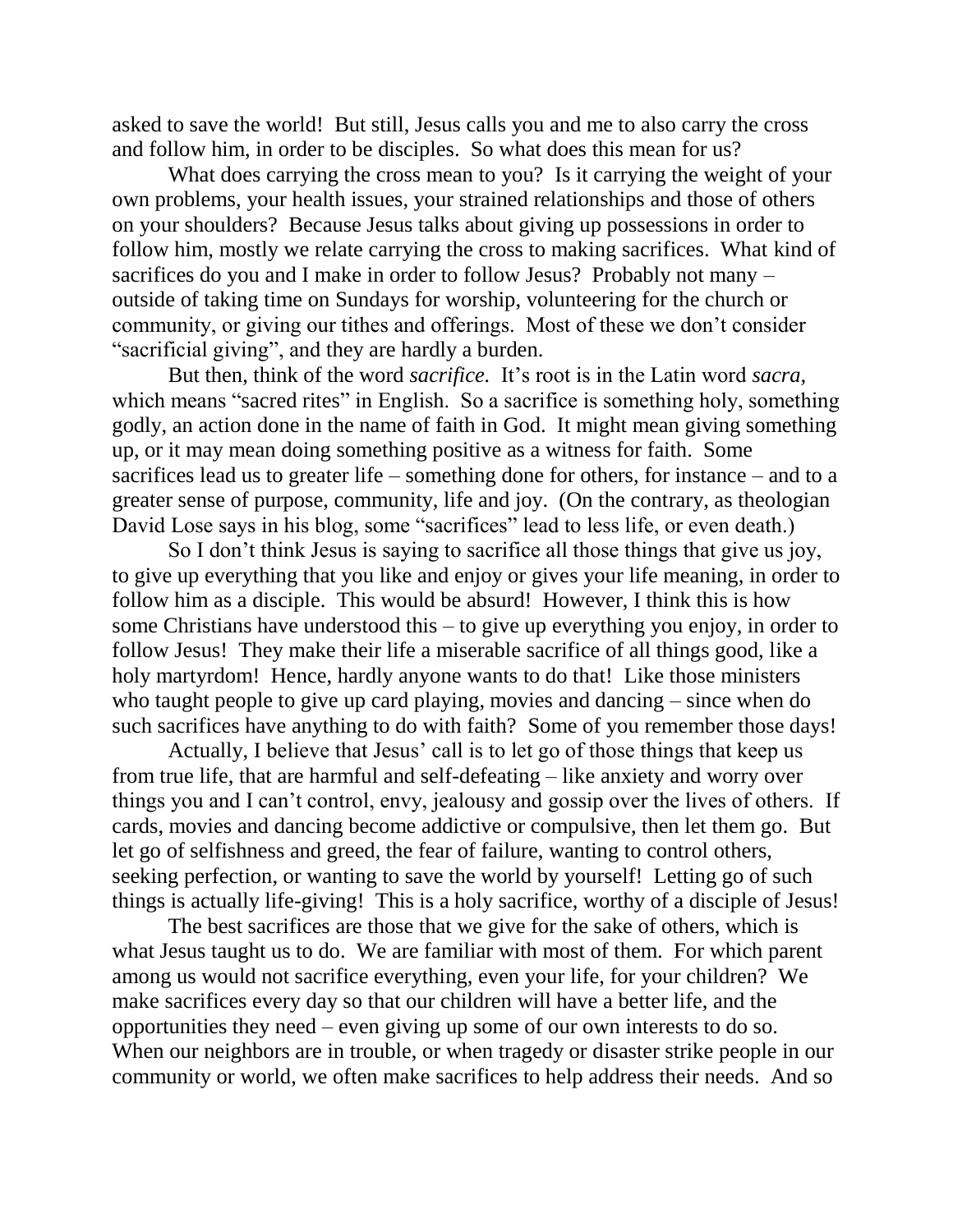often when we make such sacrifices, when we give of what we have to others, you and I receive so much more. Our sacrifice then leads to life!

Through faith we also help others to carry the crosses that they bear. And when others help us to carry our cross, they lighten our load. For we consider the grief that comes from death or emotional loss as a cross to bear with faith.

Think of the cross carried by Patty and Jerry Wetterling all these years, after their son Jacob was abducted in October of 1989 (the year my son, David was born, and I was in my first pastoral call in Anoka). Not knowing whether he was alive or dead, with most giving him up for lost, with police investigations all at dead ends, they held on to their hope of one day finding him. The symbol of their hope was the porch light that they left burning every night in front of their home for 27 years. The cross they bore was the burden of realizing the reality that most likely their son was dead, but hanging on to that one glimmer of hope until they were sure, like that one single porch light in the darkness. And now, with the news yesterday that the accused suspect had led police to Jacob's remains, their cross, their burden becomes the grief that they bear in knowing that he had, indeed, died many years ago. Patty Wetterling said yesterday, *"All I can do is confirm that Jacob has been found, and my heart is broken… I have no words."* Later she said, *"Our family is drawing strength from all your love and support. We're struggling with words at this time. Thank you for your hope."* 

But perhaps the cross of their hope all these years – their faith in the life Jacob continued to live in their hearts – has helped them endure the burden of their grief in their son being lost so suddenly and tragically. Like the grief of all mothers and fathers at the sudden death of their sons and daughters too soon from gun violence or domestic abuse, so senseless and tragic, which happens almost daily in communities throughout our nation today. We have heard so many mothers publicly grieve at the senseless loss of their children, in Minneapolis and St. Paul, in Chicago, or in Aleppo, Syria, and in a world where life often holds little value. It is all a cross that they bear, and often it is only faith and hope in God's goodness that can hold them together, when grief has no words…

But bearing the cross also means that with faith, even in our sufferings we are not alone. Jesus walks with us, leading the way. Our burdens are shared by others, and are not carried by only ourselves. So Jesus is not only asking us to give up our possessions as a sacrifice  $-$  it is an act which "clears the deck" so that we can better follow Jesus in service to others. When we help carry the cross, we walk with others who suffer from the loss of a child, from a life-threatening disease, from poverty or domestic violence or abuse. Carrying the cross means that people of faith address the injustices, the pain, and the suffering of so many in this world, to lighten each others' loads and to be the voices and hands of God's love.